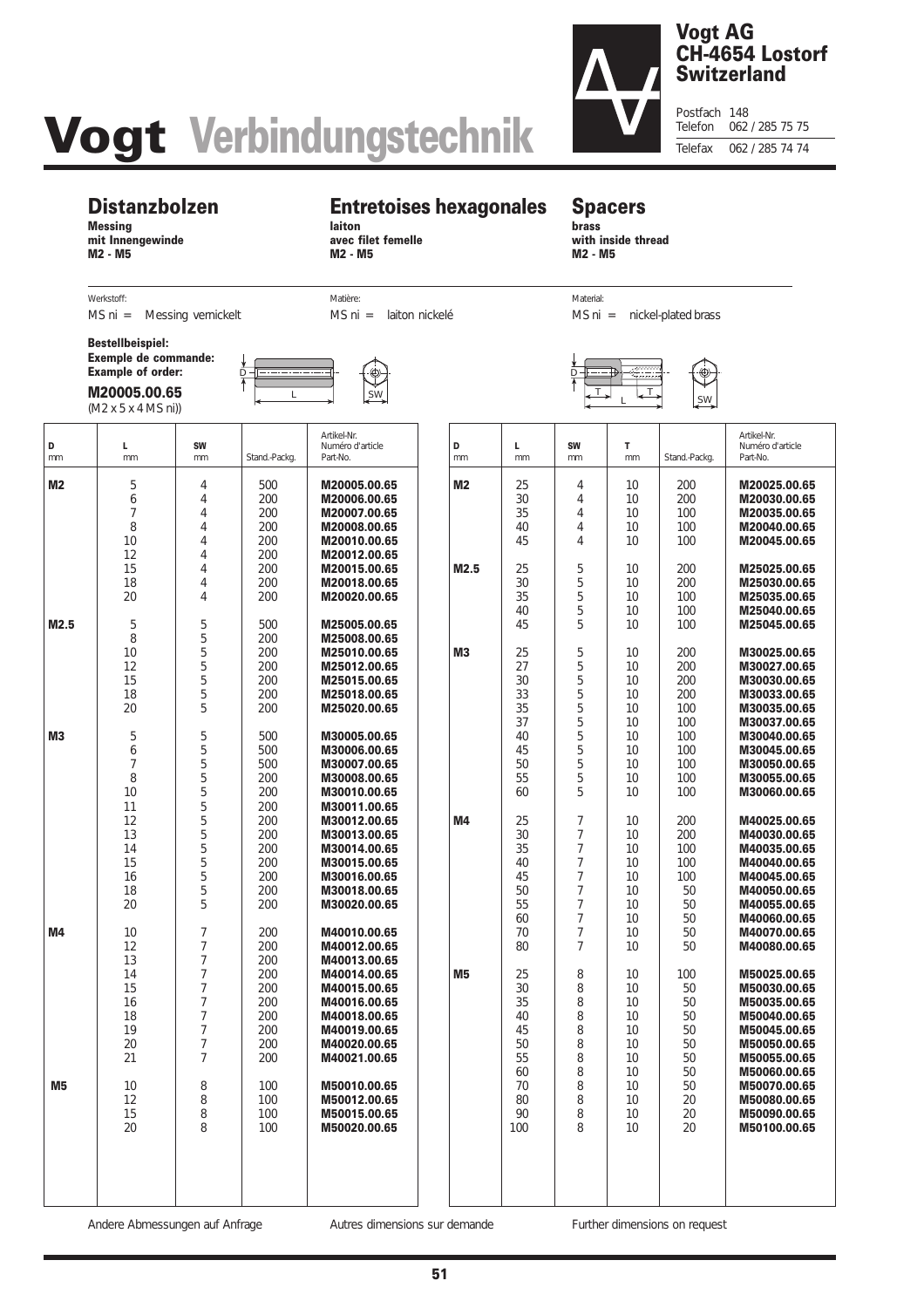# **Vogt Verbindungstechnik**



#### **Vogt AG CH-4654 Lostorf Switzerland**

Postfach 148<br>Telefon 062 062 / 285 75 75 Telefax 062 / 285 74 74

# **Distanzbolzen**

**Messing vernickelt mit Innen- und Aussengewinde M2 - M5**

# **Entretoises hexagonales**

D D

 $\begin{array}{c|c|c|c|c|c} \hline \text{I} & & & \text{A} & \text{SW} \end{array}$ 

**laiton nickelé avec filet femelle et mâle M2 - M5**

# **Spacers**

**nickel-plated brass with inside and outside thread M2 - M5**

**Bestellbeispiel: Exemple de commande: Example of order:**

**M20005.01.65** (M2 x 5 x 4 x 2.5 x 6 MS ni))

| D<br>mm        | L.<br>mm                                                                                                     | <b>SW</b><br>mm                                                                                                                                                          | T<br>mm                                                                                                                    | А<br>mm                                                                                           | Stand.-Packg.                                                                                                                     | Artikel-Nr.<br>Numéro d'article<br>Part-No.                                                                                                                                                                                                                                                                  | D<br>mm | г<br>mm                                                               | <b>SW</b><br>mm                                                                                                                                                                        | T.<br>mm                                                                                                                                                                                                            | А<br>mm                                                              | Stand.-Packg.                                                             | Artikel-Nr.<br>Numéro d'article<br>Part-No.                                                                                                                                                  |
|----------------|--------------------------------------------------------------------------------------------------------------|--------------------------------------------------------------------------------------------------------------------------------------------------------------------------|----------------------------------------------------------------------------------------------------------------------------|---------------------------------------------------------------------------------------------------|-----------------------------------------------------------------------------------------------------------------------------------|--------------------------------------------------------------------------------------------------------------------------------------------------------------------------------------------------------------------------------------------------------------------------------------------------------------|---------|-----------------------------------------------------------------------|----------------------------------------------------------------------------------------------------------------------------------------------------------------------------------------|---------------------------------------------------------------------------------------------------------------------------------------------------------------------------------------------------------------------|----------------------------------------------------------------------|---------------------------------------------------------------------------|----------------------------------------------------------------------------------------------------------------------------------------------------------------------------------------------|
| M <sub>2</sub> | 5<br>8<br>10<br>12<br>15<br>18<br>20<br>25<br>30<br>35<br>40                                                 | $\overline{4}$<br>$\overline{4}$<br>$\overline{4}$<br>$\overline{4}$<br>$\overline{4}$<br>$\overline{4}$<br>$\overline{4}$<br>4<br>$\overline{4}$<br>4<br>$\overline{4}$ | 2.5<br>5<br>5<br>6<br>6<br>6<br>6<br>6<br>6<br>6<br>6                                                                      | 6<br>6<br>6<br>6<br>6<br>6<br>6<br>6<br>6<br>6<br>6                                               | 500<br>500<br>200<br>200<br>200<br>200<br>200<br>100<br>100<br>100<br>100                                                         | M20005.01.65<br>M20008.01.65<br>M20010.01.65<br>M20012.01.65<br>M20015.01.65<br>M20018.01.65<br>M20020.01.65<br>M20025.01.65<br>M20030.01.65<br>M20035.01.65<br>M20040.01.65                                                                                                                                 | M4      | 10<br>12<br>14<br>15<br>16<br>18<br>20<br>25<br>30<br>35<br>40        | $\overline{7}$<br>7<br>$\overline{7}$<br>$\overline{7}$<br>$7\overline{ }$<br>$\overline{7}$<br>$\overline{7}$<br>$\overline{7}$<br>$\overline{7}$<br>$\overline{7}$<br>$\overline{7}$ | 5<br>8<br>10 <sup>°</sup><br>10 <sup>1</sup><br>10 <sup>1</sup><br>10 <sup>2</sup><br>10 <sup>°</sup><br>10 <sup>°</sup><br>10 <sup>1</sup><br>10 <sup>°</sup><br>10 <sup>°</sup>                                   | 8<br>8<br>8<br>8<br>8<br>8<br>8<br>10<br>10<br>10<br>10              | 100<br>100<br>100<br>100<br>100<br>100<br>100<br>100<br>100<br>100<br>100 | M40010.01.65<br>M40012.01.65<br>M40014.01.65<br>M40015.01.65<br>M40016.01.65<br>M40018.01.65<br>M40020.01.65<br>M40025.01.65<br>M40030.01.65<br>M40035.01.65<br>M40040.01.65                 |
| M2.5           | 5<br>8<br>10<br>12<br>15<br>18<br>20<br>25<br>30<br>35<br>40                                                 | 5<br>5<br>5<br>5<br>5<br>5<br>5<br>5<br>5<br>5<br>5                                                                                                                      | 2.5<br>5<br>5<br>6<br>6<br>6<br>6<br>6<br>6<br>6<br>6                                                                      | 6<br>6<br>6<br>6<br>6<br>6<br>6<br>6<br>6<br>6<br>6                                               | 500<br>500<br>200<br>200<br>200<br>200<br>200<br>100<br>100<br>100<br>100                                                         | M25005.01.65<br>M25008.01.65<br>M25010.01.65<br>M25012.01.65<br>M25015.01.65<br>M25018.01.65<br>M25020.01.65<br>M25025.01.65<br>M25030.01.65<br>M25035.01.65<br>M25040.01.65                                                                                                                                 | M5      | 45<br>50<br>55<br>60<br>70<br>80<br>100<br>15<br>16<br>18<br>20       | $\overline{7}$<br>$\overline{7}$<br>$\overline{7}$<br>$\overline{7}$<br>$\overline{7}$<br>$\overline{7}$<br>$7\overline{ }$<br>8<br>8<br>8<br>8                                        | 10 <sup>°</sup><br>10 <sup>1</sup><br>10 <sup>°</sup><br>10 <sup>°</sup><br>10 <sup>1</sup><br>10 <sup>1</sup><br>10 <sup>1</sup><br>10 <sup>1</sup><br>10 <sup>1</sup><br>10 <sup>1</sup><br>10 <sup>1</sup>       | 10<br>10<br>10<br>10<br>10<br>10<br>10<br>8<br>8<br>8<br>8           | 50<br>50<br>50<br>50<br>50<br>50<br>50<br>100<br>50<br>50<br>50           | M40045.01.65<br>M40050.01.65<br>M40055.01.65<br>M40060.01.65<br>M40070.01.65<br>M40080.01.65<br>M40100.01.65<br>M50015.01.65<br>M50016.01.65<br>M50018.01.65<br>M50020.01.65                 |
| M <sub>3</sub> | 5<br>8<br>10<br>11<br>12<br>14<br>15<br>16<br>17<br>18<br>20<br>22<br>25<br>30<br>32<br>35<br>40<br>45<br>50 | 5<br>5<br>5<br>5<br>5<br>5<br>5<br>5<br>5<br>5<br>5<br>5<br>5<br>5<br>5<br>5<br>5<br>5<br>5                                                                              | 3<br>5<br>6<br>6<br>8<br>8<br>8<br>8<br>8<br>8<br>8<br>10<br>10<br>10<br>10<br>10<br>10<br>$10^{\circ}$<br>10 <sup>1</sup> | 5<br>6<br>8<br>8<br>8<br>8<br>8<br>8<br>8<br>8<br>8<br>8<br>10<br>10<br>6<br>10<br>10<br>10<br>10 | 500<br>500<br>200<br>200<br>200<br>200<br>200<br>200<br>200<br>200<br>200<br>200<br>100<br>100<br>100<br>100<br>100<br>100<br>100 | M30005.01.65<br>M30008.01.65<br>M30010.01.65<br>M30011.01.65<br>M30012.01.65<br>M30014.01.65<br>M30015.01.65<br>M30016.01.65<br>M30017.01.65<br>M30018.01.65<br>M30020.01.65<br>M30022.01.65<br>M30025.01.65<br>M30030.01.65<br>M30032.01.65<br>M30035.01.65<br>M30040.01.65<br>M30045.01.65<br>M30050.01.65 |         | 25<br>30<br>35<br>40<br>45<br>50<br>55<br>60<br>70<br>80<br>90<br>100 | 8<br>8<br>8<br>8<br>8<br>8<br>8<br>8<br>8<br>8<br>8<br>8                                                                                                                               | 10 <sup>1</sup><br>10 <sup>°</sup><br>10 <sup>°</sup><br>10 <sup>°</sup><br>10<br>10 <sup>1</sup><br>10 <sup>°</sup><br>10 <sup>°</sup><br>10 <sup>1</sup><br>10 <sup>1</sup><br>10 <sup>°</sup><br>10 <sup>°</sup> | 10<br>10<br>10<br>10<br>10<br>10<br>10<br>10<br>10<br>10<br>10<br>10 | 50<br>50<br>50<br>50<br>50<br>50<br>50<br>50<br>50<br>20<br>20<br>20      | M50025.01.65<br>M50030.01.65<br>M50035.01.65<br>M50040.01.65<br>M50045.01.65<br>M50050.01.65<br>M50055.01.65<br>M50060.01.65<br>M50070.01.65<br>M50080.01.65<br>M50090.01.65<br>M50100.01.65 |

Andere Abmessungen auf Anfrage **Autres dimensions sur demande** Further dimensions on request